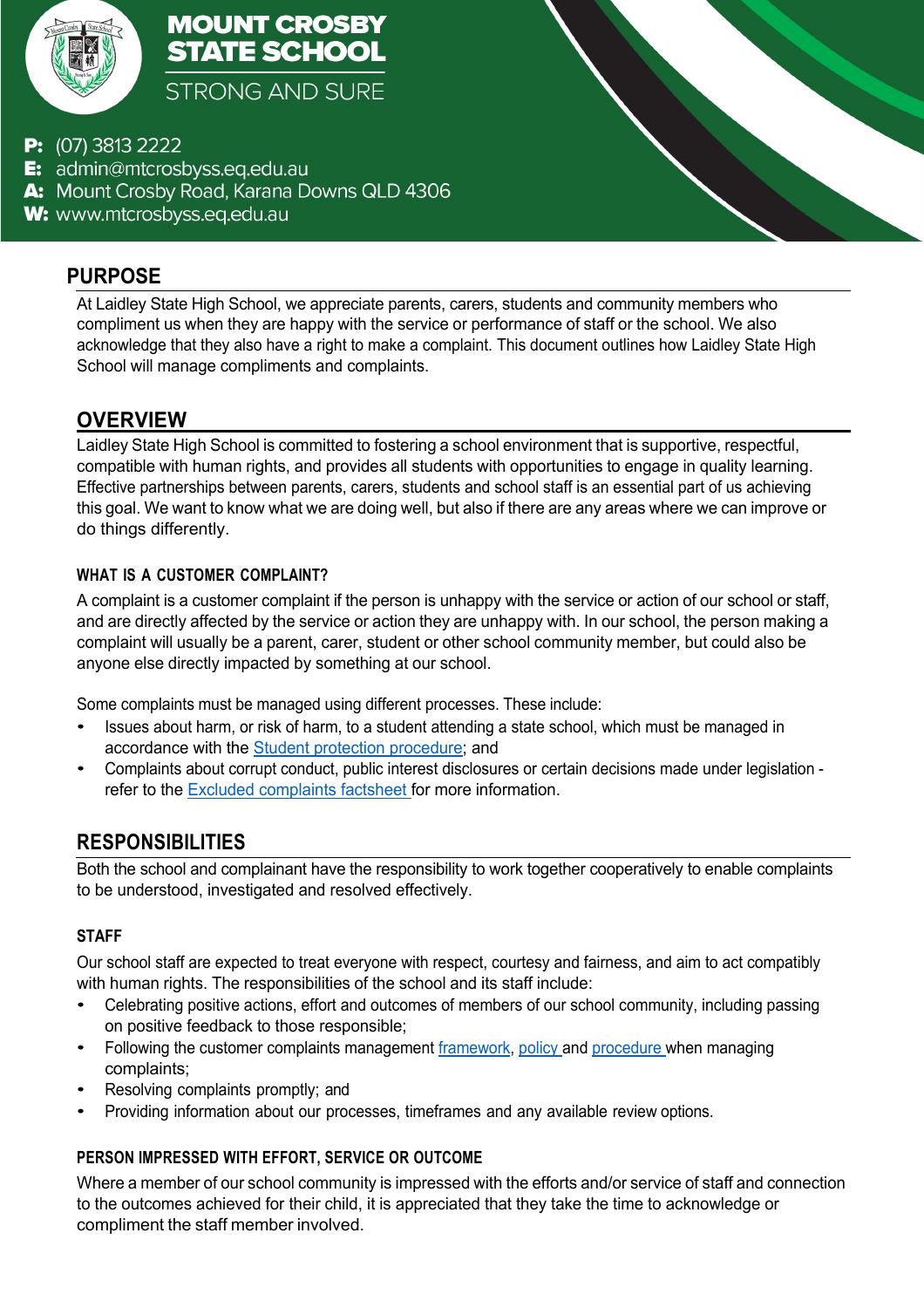

**MOUNT CROSBY STATE SCHOOL STRONG AND SURE** 

### **P:**  $(07)$  3813 2222

**E:** admin@mtcrosbyss.eq.edu.au A: Mount Crosby Road, Karana Downs QLD 4306 W: www.mtcrosbyss.eq.edu.au

#### **PERSON MAKING COMPLAINT**

If a person makes a complaint, they also have responsibilities, including:

• Cooperating respectfully and understanding that unreasonable conduct will not be tolerated;

*LAIDLEY STATE HIGH SCHOOL*

- Giving us <sup>a</sup> clear idea of the issue or concern and <sup>a</sup> possible solution;
- Providing all relevant information when making thecomplaint;
- Understanding that addressing <sup>a</sup> complaint can take time; and
- Letting us know if something changes, including if help is no longer needed.

# **COMPLIMENT AND COMPLAINTS MANAGEMENT PROCESS**

At Laidley State High School, our compliments and complaints management process involves the following steps:

#### **RECEIPT OF COMPLIMENT**

Parents, carers, students or community members provide compliments or positive written or verbal feedback directly to the staff member or members concerned when impressed by their efforts, service and connection to their child's outcomes. Compliments provided to the Principal, another member of school leadership team or emailed to admin@mtcrosbyss.eq.edu.au will be passed onto the relevant staff member or members.

In the past, some parents, carers, students or community members have shown their appreciation by providing small gifts to staff members. Staff appreciate this, however positive feedback is sufficient recognition of our efforts.

#### **RECEIPT OF COMPLAINT**

Complaints should be made where the problem or issue arose. At Laidley State High School, we ask parents, carers, students or community members who would like to make a complaint to either email admin@mtcrosbyss.eq.edu.au or visit the school office to make an appointment to meet with the principal or another member of school administration.

The following information should be provided when making a complaint:

- What happened, including when and where it occurred, and who was involved; and
- What outcome or solution you are seeking to address your issue or concern.

We accept anonymous complaints, however it is important to understand that this could limit how a complaint is assessed and resolved, and it may also prevent an outcome being provided.

#### **COMPLAINT ASSESSMENT AND MANAGEMENT**

We will examine the issue(s) raised and try to resolve the complaint. We aim to do this promptly, but understand that we have many other responsibilities and it may not be possible to make contact or resolve a complaint immediately.

#### **PROVIDING A COMPLAINT OUTCOME**

Once we finish examining the complaint, we will let the person who has made the complaint know the outcome and any available review options.